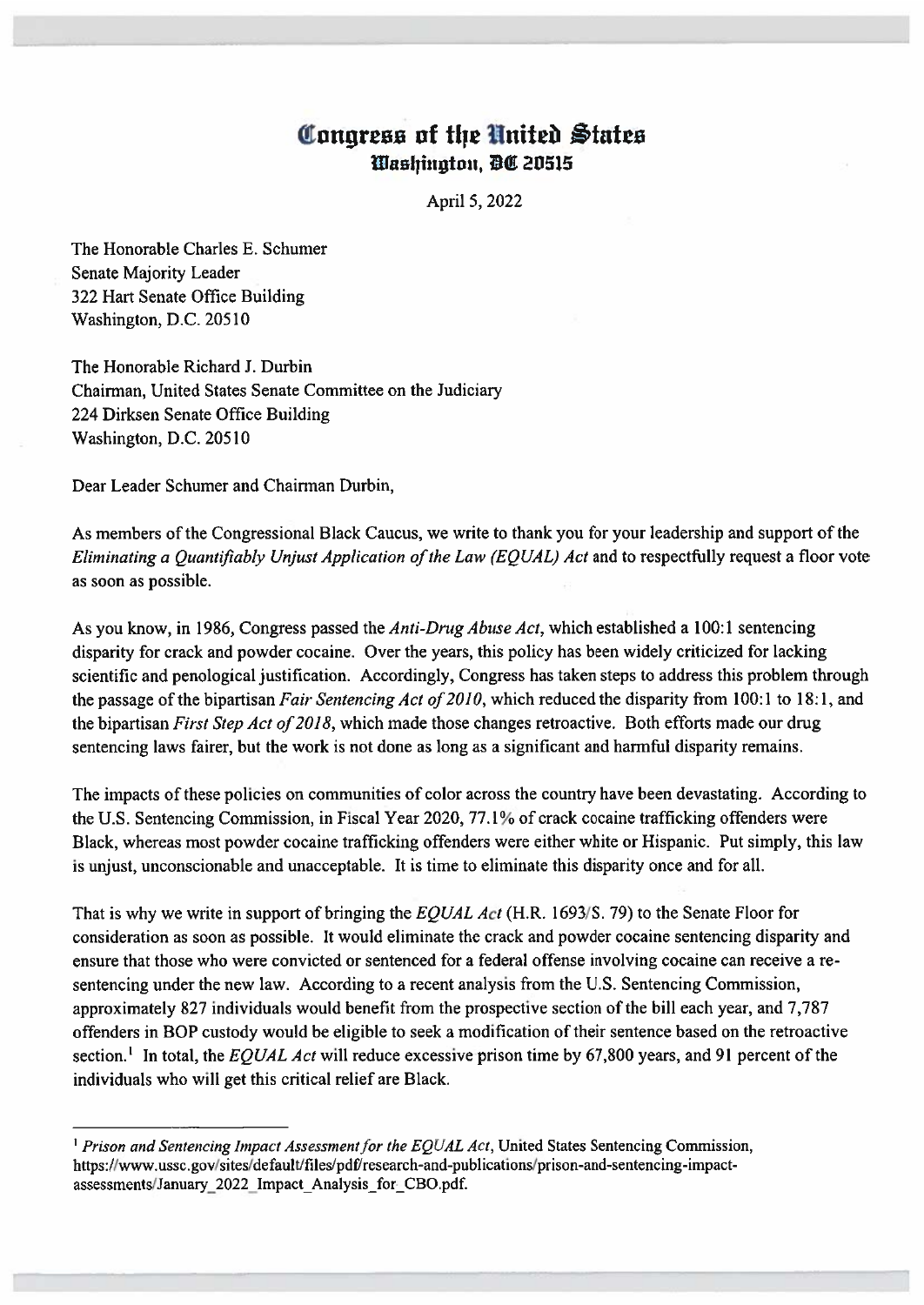In addition to bringing more fairness to our justice system, the bill would also address the significant economic cost of incarceration. A recent report from the Prison Policy Initiative found that our system of mass incarceration costs the government and families of justice-involved people at least \$182 billion every year, including \$80.7 billion for Public Corrections Agencies. According to the Bureau of Prisons, the average cost of incarcerating a Federal inmate in a Federal facility in Fiscal Year 2020 was \$39,158 per year. These are resources that could be used to feed the hungry, improve public education or support other great causes that strengthen our communities, rather than tear them apart.

The EQUAL Act is ready for Senate consideration. Fueled by strong support from civil rights advocates, law enforcement, the faith community, medical experts and groups from across the ideological spectrum, the bill passed the House of Representatives by a historic and strongly bipartisan vote of 361 to 66 last September. Today, the legislation has 21 cosponsors in the Senate, including 11 Republicans, indicating that it would likely clear the Senate's 60-vote threshold.

This critical legislation represents the final step in a decades-long effort to correct one of the most unfair and unjust policies enacted during the failed War on Drugs, and it is a top priority for the communities we represent. It will change lives and bring families back together. Therefore, we urge you to bring the EQUAL Act to the Senate floor for a vote without delay.

Sincerely,

**HAKEEM JEFFRIES** 

Member of Congress

ROBERT C. "BOBBY" SCOTT Member of Congress

ell

**TERRI A. SEWELL** Member of Congress

**GWEN MOORE** Member of Congress

**MES E. CLYBURN** Member of Congress

**BOBBY L. RUSH** Member of Congress

**ANTHONY G. BROWN** Member of Congress

JR.

Member of Congress

**DAVIS** 

Member of Congress

**VAL B. DEMINGS** 

Member of Congress

**EDDIE BERNICE JOHNSON Member of Congress**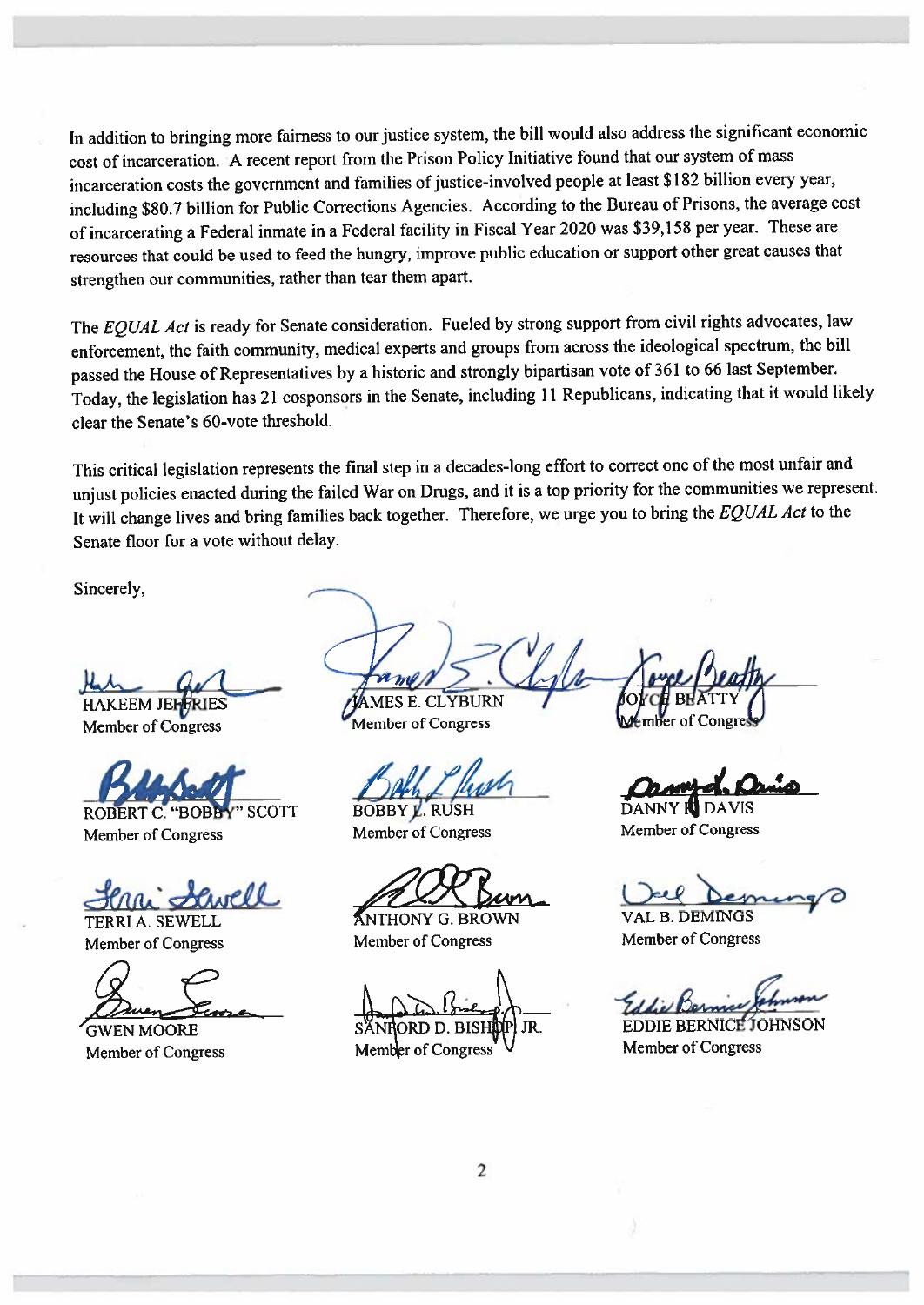$H_{\text{max}}$ BENNIE G. THOMPSON

Member of Congress

 $\Box$ arben  $\overline{\mathcal{A}}$ er BARBARA LEE

Member of Congress

leave 1 not

ELEANOR HOLMES NORTON Member of Congress

 $\omega$ dk $\omega$ 

ROBIN L. KELLY Member of Congress

 $\Box$   $\Box$   $\Box$   $\Box$   $\Box$   $\Box$   $\Box$   $\Box$ 

LISA BLUNT ROCHESTER Member of Congress

 $Quh$ **JOE**NEGUSE

Member of Congress

MartellVoschun

SHONTEL BROWN Member of Congress

 $24$ 

DONALD MAPAYNE, JR. Member of Congress

 $\mu$ MARC VEASEY

Member of Congress

marile becken HEILA JACKSON LEE

Member of Congress

 $U_{\text{other}}$   $(0_{\text{one}})$ 

YVETTE D. CLARKE<sup>c.</sup> Member of Congress

 $\chi$ aien pass KAREN BASS

Member of Congress

Maga aureree

BRENDA L. LAWRENCE Member of Congress

Henen Horstad TEVEN HORSFOR**A** 

Member of Congress

\_\_\_\_\_\_\_\_\_\_\_\_\_\_\_\_\_\_\_\_\_\_\_\_

NIKEMA WILLIAMS Member of Congress

 $M$ MARILYN STRICKI

Member of Congress

Sherey Clasket

STACEY E. PLASKETT Member of Congress

 $\overline{\mathcal{K}}$ itchic bermanning

RITCHIE TORRES Member of Congress

recom With

GREGORY W. MEEKS Member of Congress

 $M$ and  $\bullet$  la hera HENRY C. "HANK" JOHNSON, JR.

Member of Congress

 $H$ *Mouca*  $\lambda$  *Wilson* 

FREDERICA S. WILSON Member of Congress

 $\prod_{i=1}^{n}$ 

BONNIE WATSON COLEMAN Member of Congress

 ${}^c\mathcal{F}_{\alpha\iota}\mathfrak{h}\mathfrak{u}$ 

A. DONALD MCEACHIN Member of Congress

Vacascal

DAVID SCOTT Member of Congress

 $\sim$   $\sim$   $\sim$ 

TROY A. CARTER, SR. Member of Congress

 $\overline{\phantom{a}}$ yee AL GREEN

Member of Congress

1 Cencline Romer

MONDAIRE JONES Member of Congress